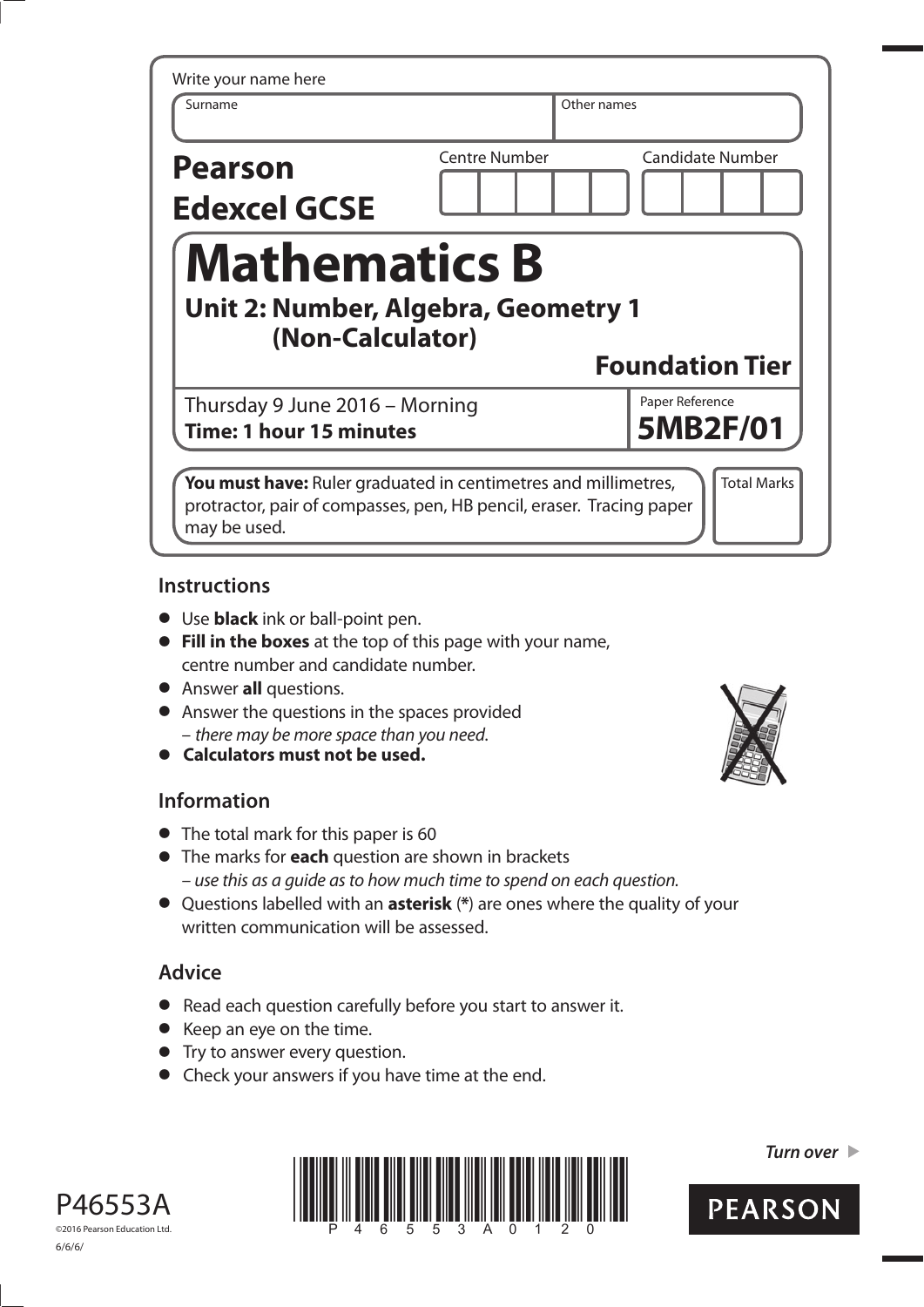# **DO NOT WRITE IN THIS AREA DO NOT WRITE IN THIS AREA DO NOT WRITE IN THIS AREA DO NOT WRITE IN THIS AREA DO NOT WRITE IN THIS AREA DO NOT WRITE IN THIS AREA DO NOT WRITE IN THIS AREA DO NOT WRITE IN THIS AREA DO NOT WRITE DO NOTWRITEIN THE REE**A

## DOMOTWRITE MITHIEMS

## **GCSE Mathematics 2MB01**

Formulae: Foundation Tier

**You must not write on this formulae page. Anything you write on this formulae page will gain NO credit.**

Area of trapezium  $= \frac{1}{2}(a+b)h$ 



*b*

*a*

*h*

**Volume of prism**  $=$  **area of cross section**  $\times$  **length** 

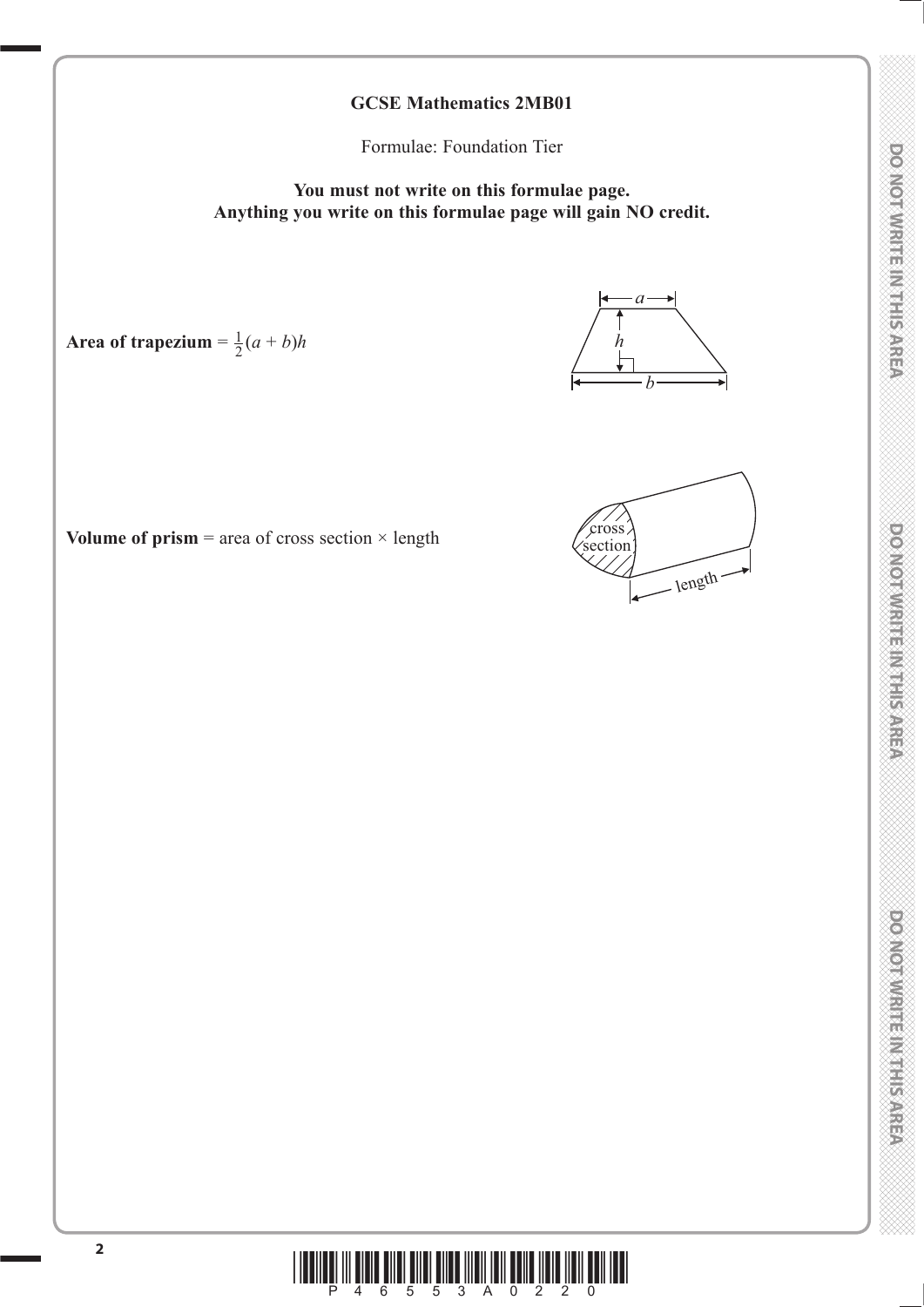|                                                                              |    |    | <b>Answer ALL questions.</b>   |                                                 |                                   |          |
|------------------------------------------------------------------------------|----|----|--------------------------------|-------------------------------------------------|-----------------------------------|----------|
|                                                                              |    |    |                                | Write your answers in the spaces provided.      |                                   |          |
|                                                                              |    |    |                                | You must write down all stages in your working. |                                   |          |
|                                                                              |    |    | You must NOT use a calculator. |                                                 |                                   |          |
| (a) Write the number six thousand and thirty seven in figures.               |    |    |                                |                                                 |                                   |          |
|                                                                              |    |    |                                |                                                 |                                   |          |
|                                                                              |    |    |                                |                                                 |                                   | (1)      |
| (b) Write the number 8377 correct to the nearest ten.                        |    |    |                                |                                                 |                                   |          |
|                                                                              |    |    |                                |                                                 |                                   |          |
|                                                                              |    |    |                                |                                                 |                                   |          |
| (c) Write these numbers in order of size.<br>Start with the smallest number. |    |    |                                |                                                 |                                   | (1)      |
|                                                                              | 43 | 37 | 19                             | 26                                              | 21                                |          |
|                                                                              |    |    |                                |                                                 |                                   |          |
|                                                                              |    |    |                                |                                                 |                                   |          |
|                                                                              |    |    |                                |                                                 |                                   |          |
|                                                                              |    |    |                                |                                                 | (Total for Question 1 is 3 marks) | $(\bot)$ |

**3**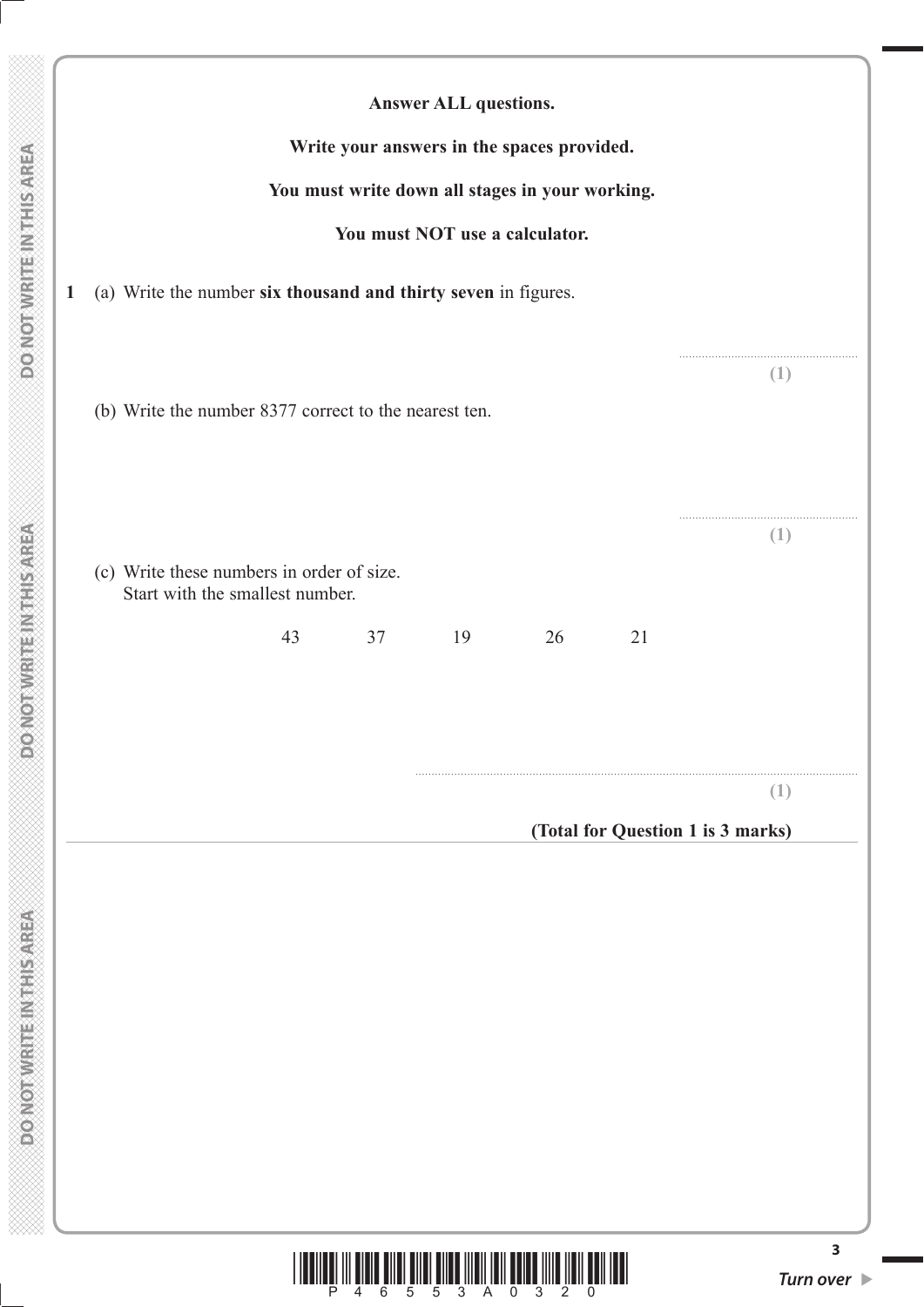|  |  |  |  | 2 (a) Write down the name of a quadrilateral that has 4 right angles. |  |  |  |
|--|--|--|--|-----------------------------------------------------------------------|--|--|--|
|  |  |  |  |                                                                       |  |  |  |

The diagram shows a solid shape.



(b) Write down the mathematical name of this shape.

 (c) In the space below, draw accurately a circle of radius 4 cm. Use the cross  $(x)$  as the centre of your circle.



**×**

.......................................................

DO NOTWRITEIN THIS AREA

**(1)**

**(1)**

## **(Total for Question 2 is 3 marks)**

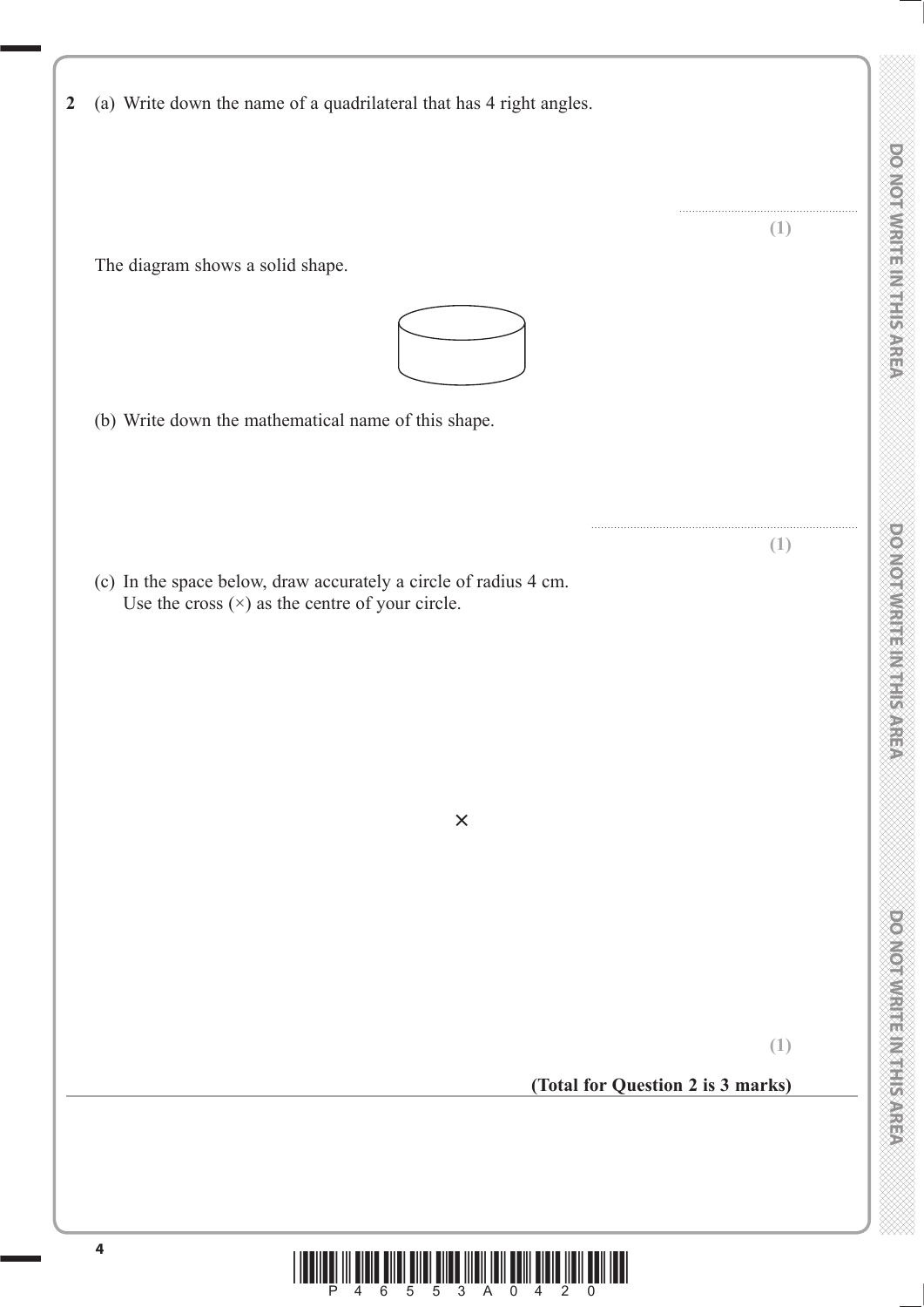**DOMOTHRITEINTHIS AREA** 

**MONOTHERNESS NEWSFILE** 

**3**

**5** Birmingham 0°C● Edinburgh  $-6^{\circ}$ C $\bullet$ Plymouth 0°C London 3°C Manchester – $1\,^{\circ}\text{C}$   $\bullet$  Leeds –3 $^{\circ}\text{C}$  The diagram shows the temperatures in 6 cities at midnight one day. (a) Which city had the highest temperature? **(1)** (b) Work out the difference in temperature between (i) Manchester and Edinburgh, ....................................................... °C (ii) London and Leeds. ....................................................... °C **(2) (Total for Question 3 is 3 marks)**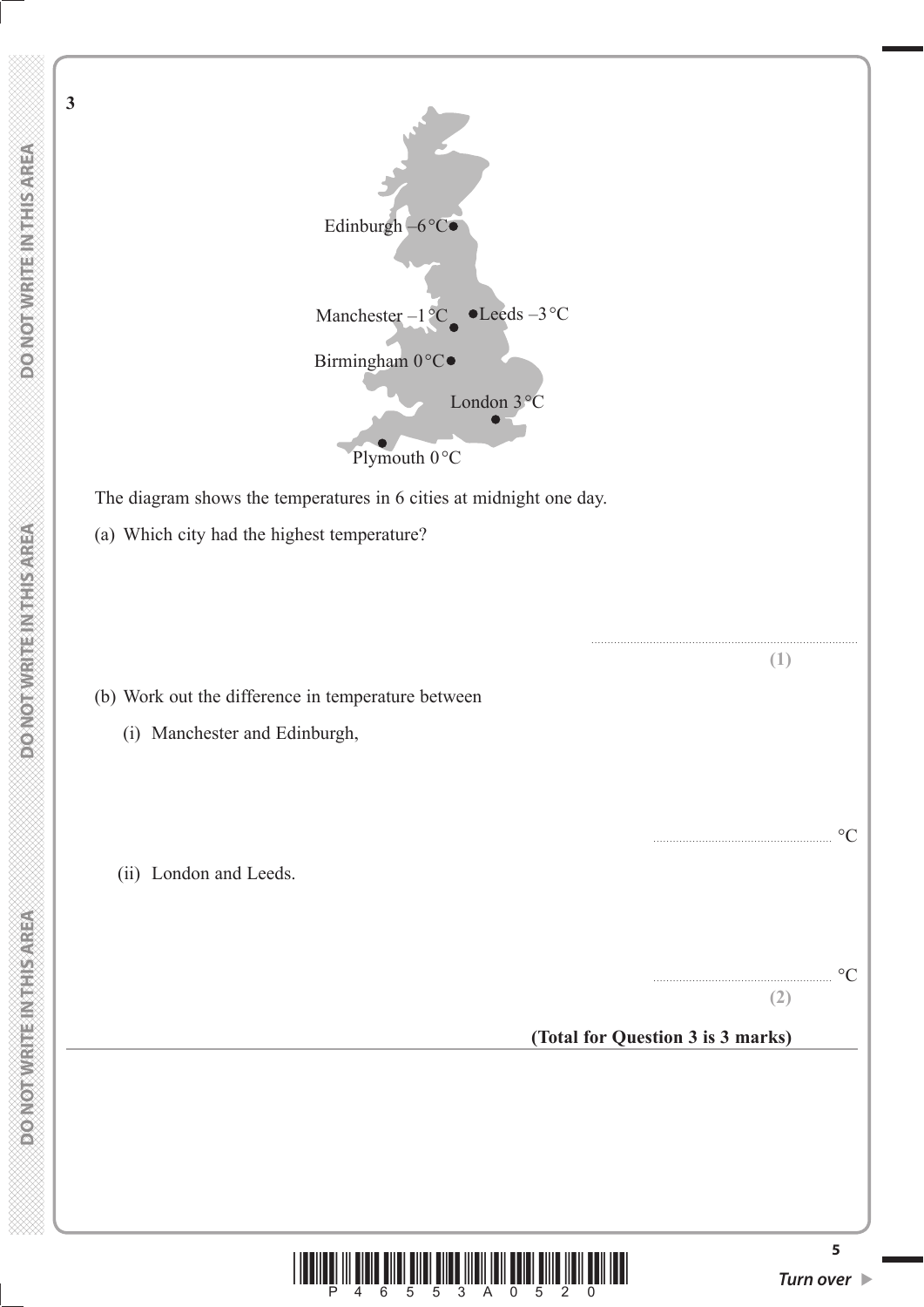**4** The diagram shows two parallelograms. *A B E D F*  $\left\}$   $\longrightarrow$  *C*  (a) Measure the length of the line *AB.* Give your answer in cm. ....................................................... cm **(1)** (b) Mark with arrows (>>) one pair of parallel lines. **(1)** (c) Mark with the letter *x* an acute angle. **(1)** (d) Mark with the letter *y* the angle *EDC*. **(1) (Total for Question 4 is 4 marks)**

**DO NOT WRITE IN THIS AREA DO NOT WRITE IN THIS AREA DO NOT WRITE IN THIS AREA DO NOT WRITE IN THIS AREA DO NOT WRITE IN THIS AREA DO NOT WRITE IN THIS AREA DO NOT WRITE IN THIS AREA DO NOT WRITE IN THIS AREA DO NOT WRITE** 

**DO NOTAN: TEIN HERRISARE** 

DOMOTWRITE MITHIEMS

DO NOTWRITEIN THIS AREA

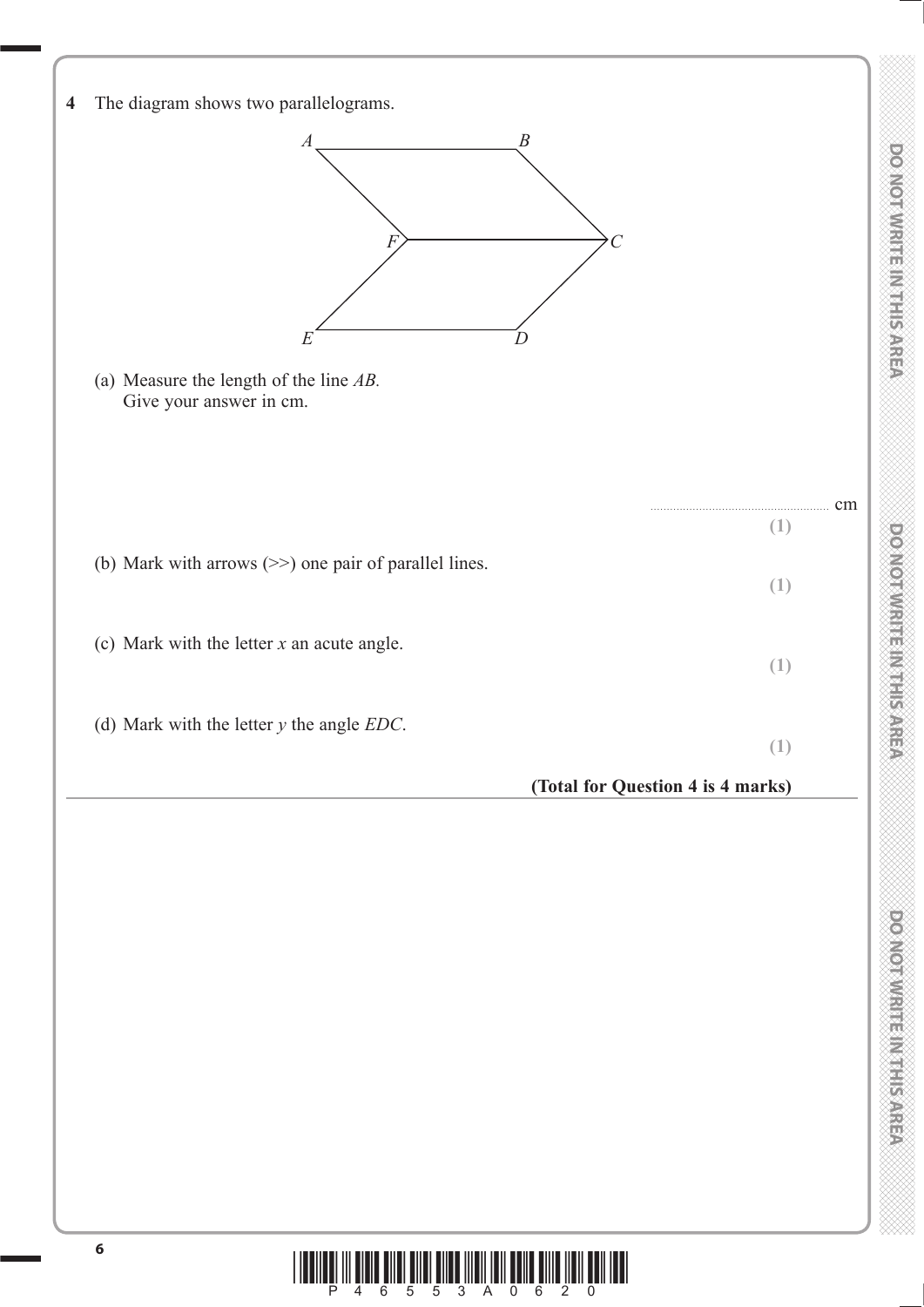**\*5** A second class stamp costs 53 pence.

 Hazel wants to buy 10 second class stamps. She has £5 to spend on stamps.

Does Hazel have enough money to buy the stamps?

**(Total for Question 5 is 2 marks)**



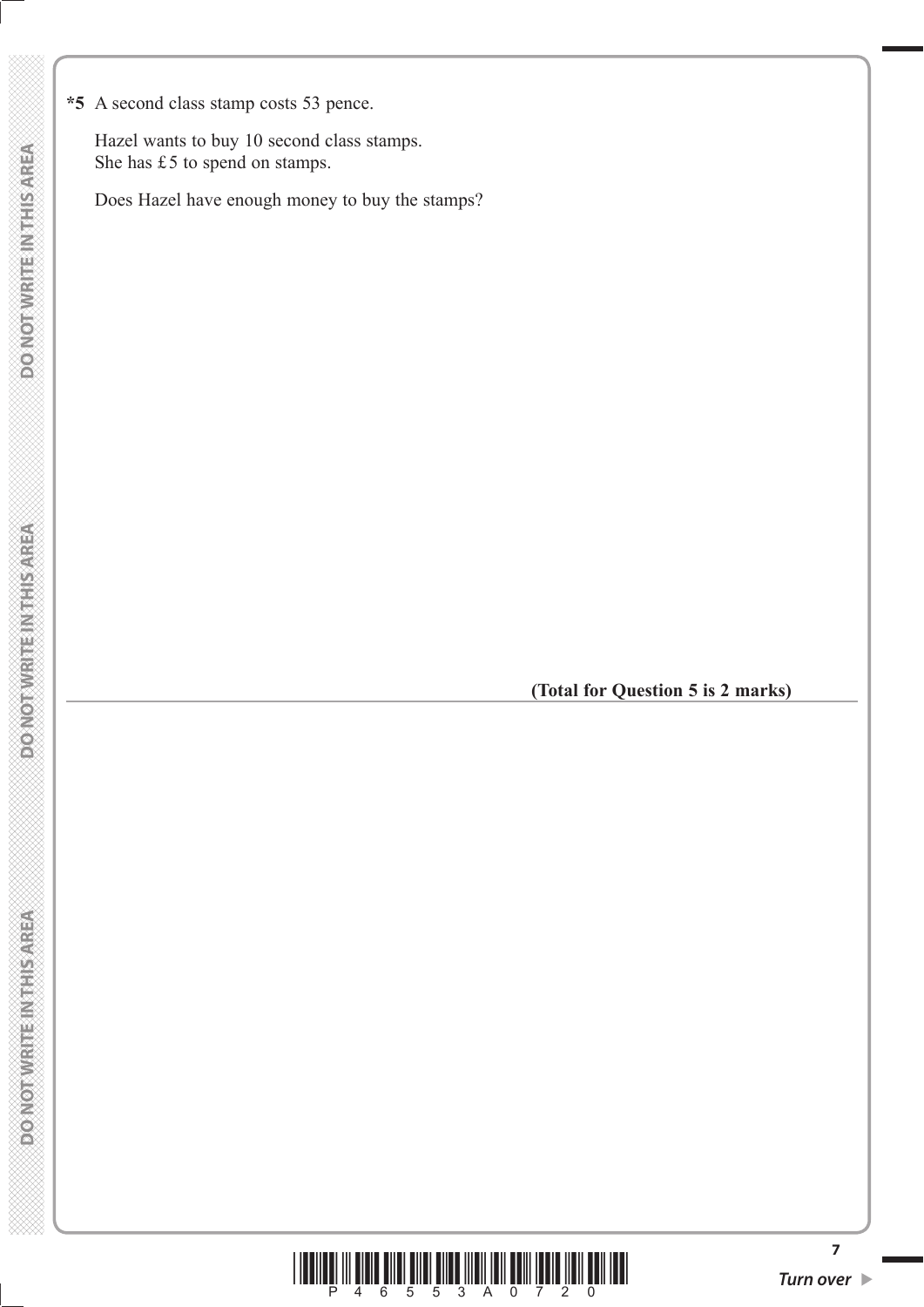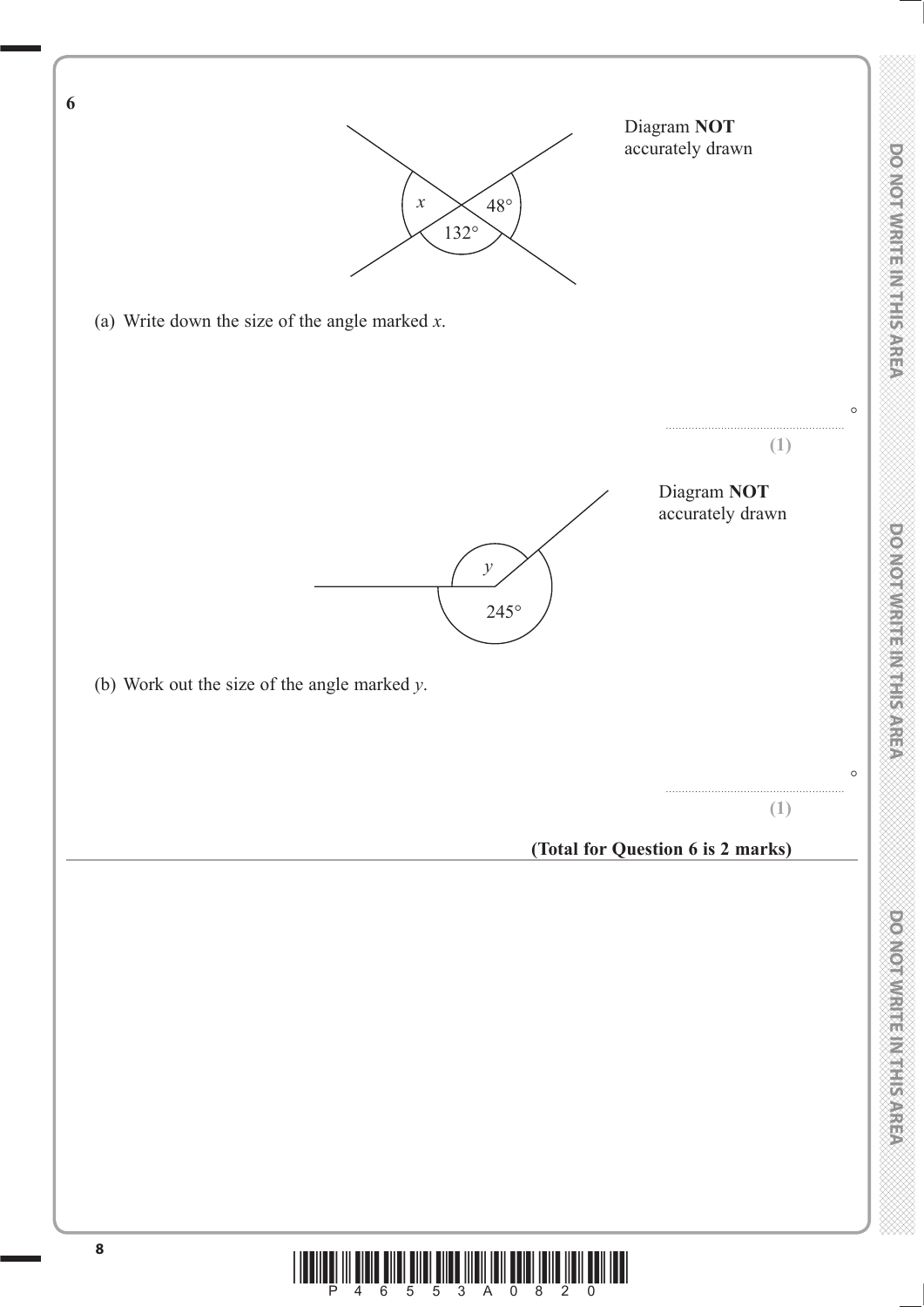**7**

(a) What fraction of this shape is shaded?

Which is the larger fraction? Explain your answer.

\*(b) Here are two fractions  $\frac{2}{3}$  and  $\frac{3}{7}$ 

You may use the grids below to help explain your answer.

**(Total for Question 7 is 4 marks)**



....................................................... **(1)**



**(3)**

**DO NOT WRITE INTHIS AREA**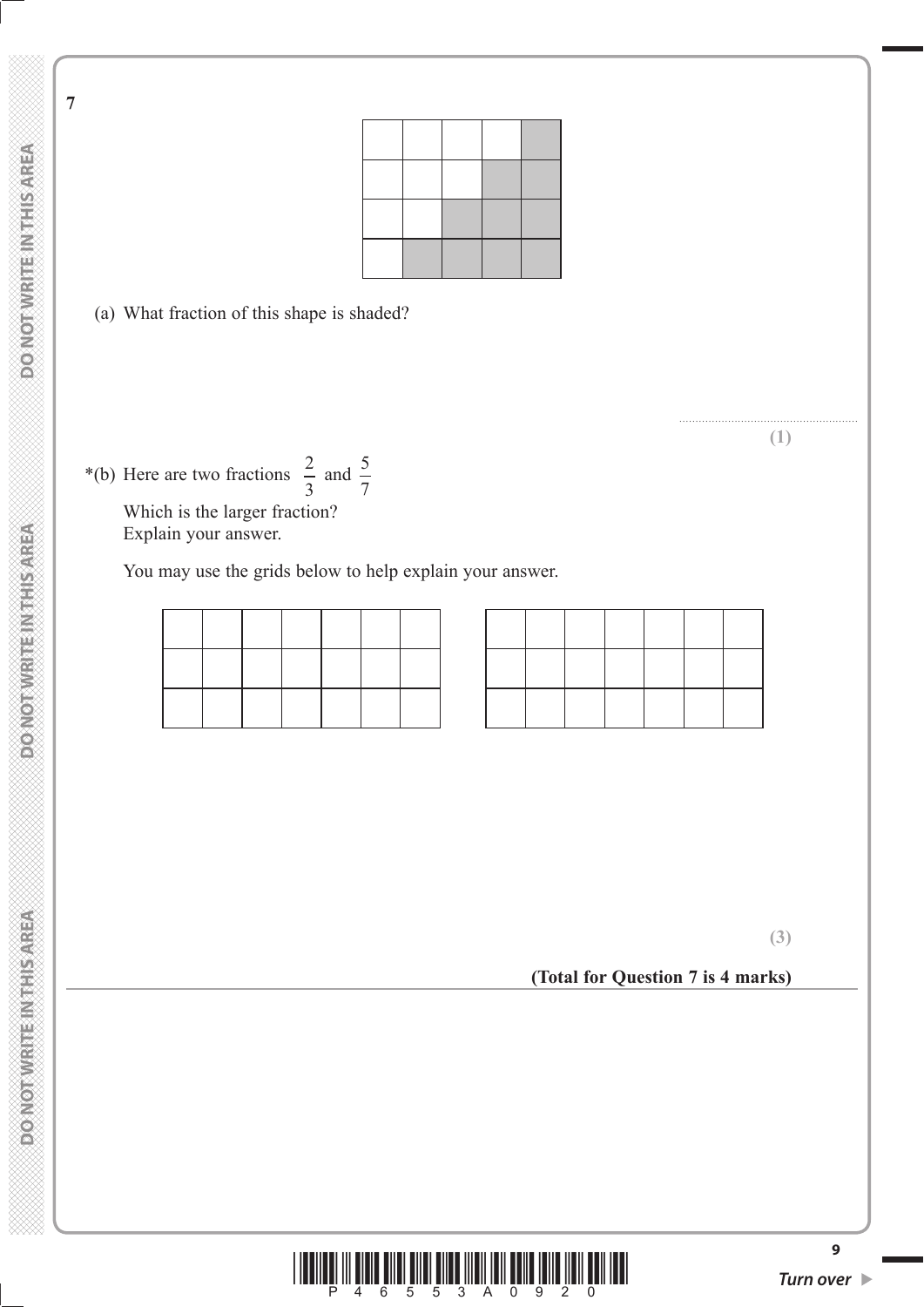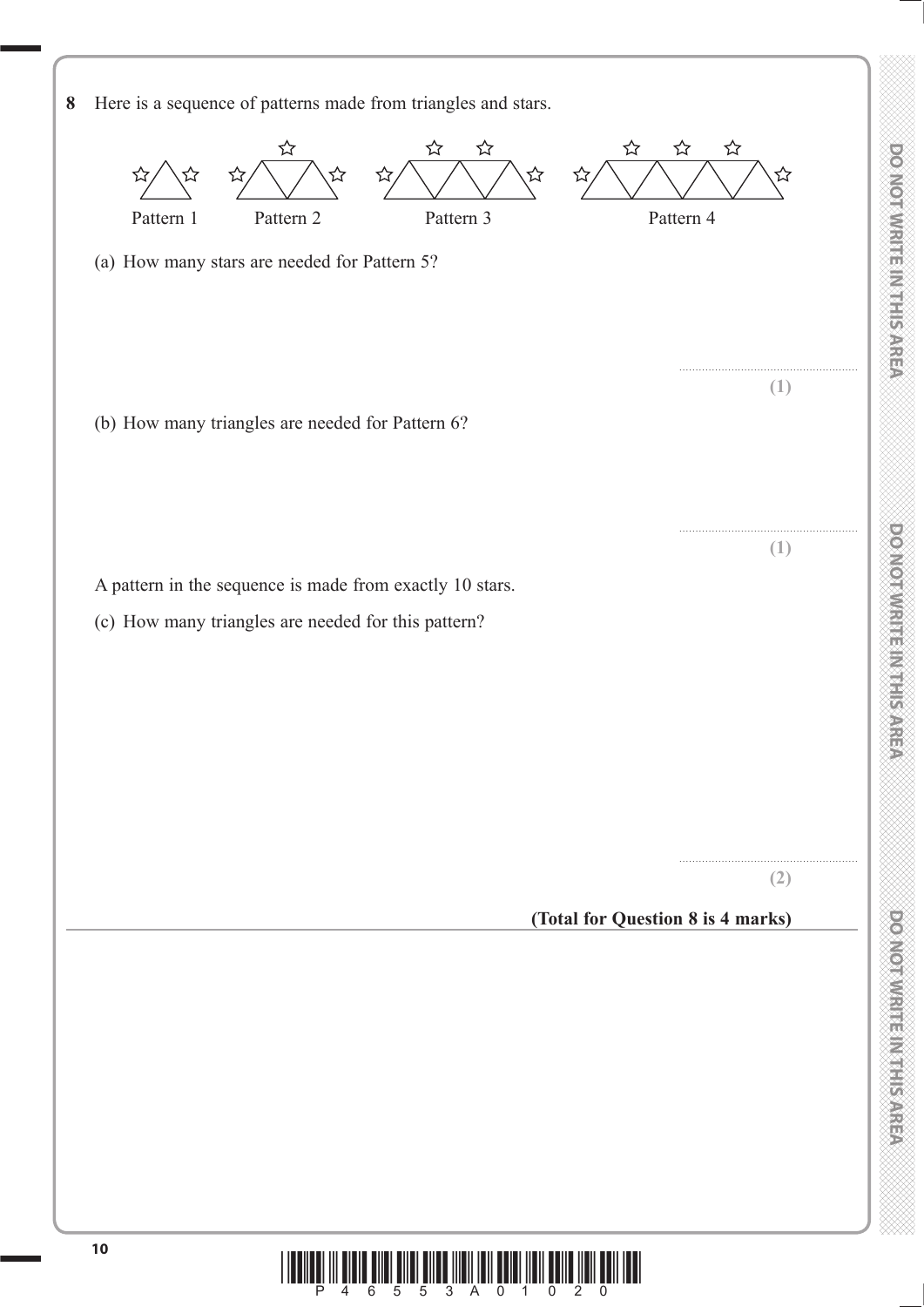

The points *A*, *B*, *C*, *D*, *E* and *F* are shown on the grid.

One of these points has coordinates (4, 1).

(a) Which point?

- (b) (i) On the grid, mark with a cross (×) a point *P* such that the shape *ABCP* is a kite. Label your point *P*.
	- (ii) Write down the coordinates of your point *P*.

(............................ , ............................) **(2)**

....................................................... **(1)**

**(Total for Question 9 is 3 marks)**

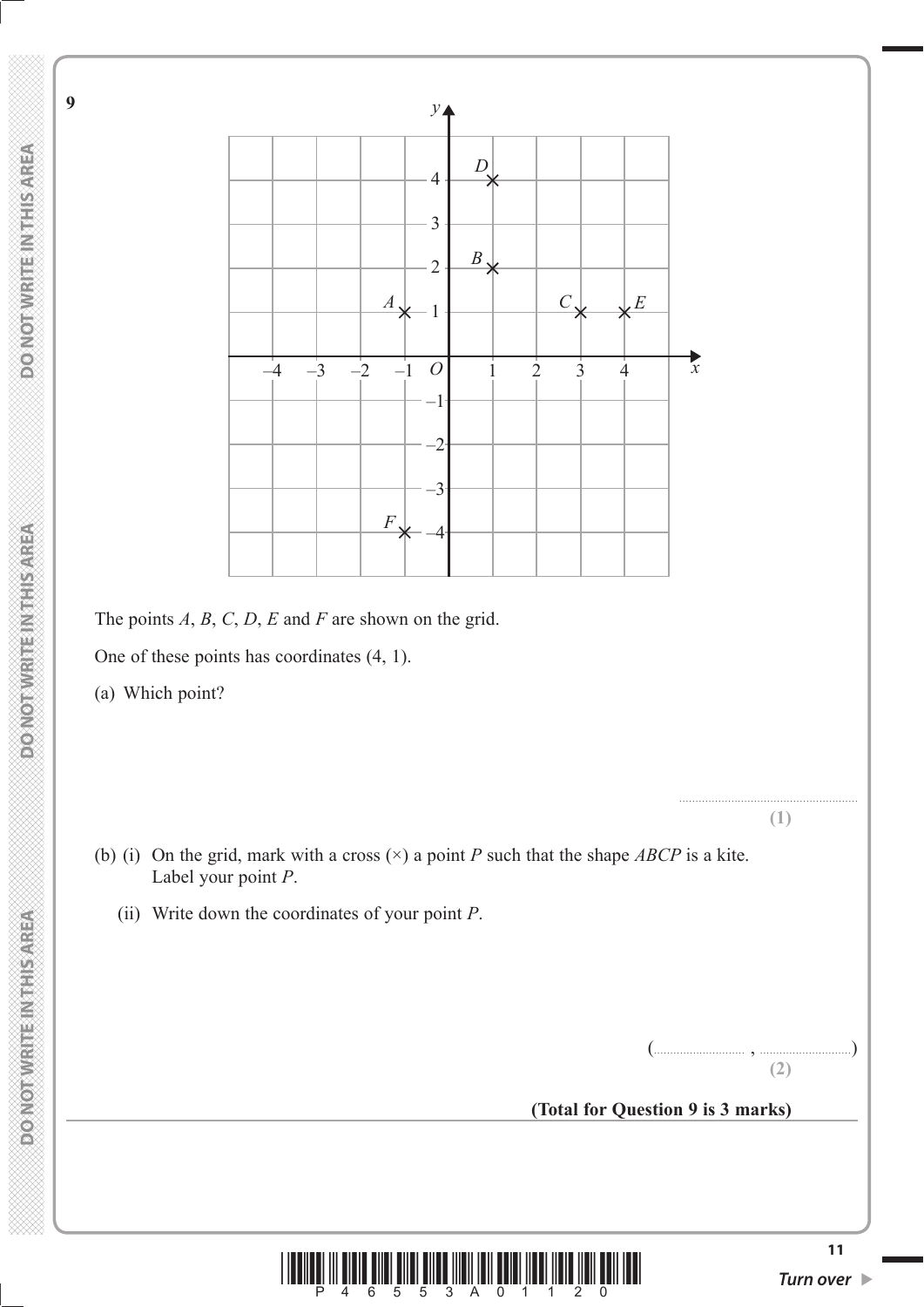**10** There are 210 counters in a bag.

30% of these counters are red.

Work out the number of red counters in the bag.

## **(Total for Question 10 is 2 marks)**

.......................................................

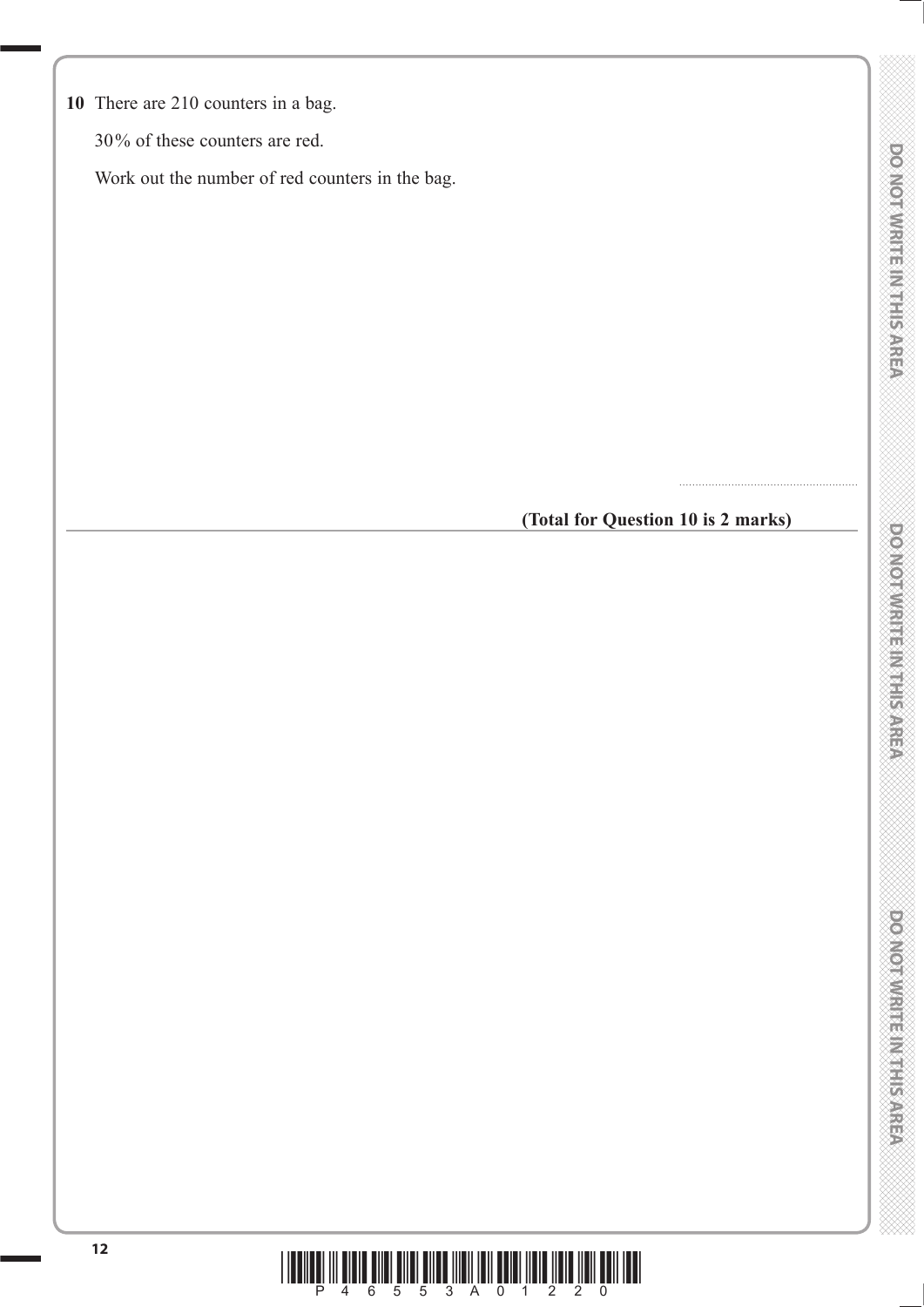**11** You can use this conversion graph to change between kilograms and pounds.



 Brett weighs 150 pounds. Henri weighs 64 kilograms.

 (b) Work out their total weight. Give your answer in kilograms. You must show your working.



kilograms

**(3)**

**(Total for Question 11 is 4 marks)**

**DOMOTWRITEINTHISAREA**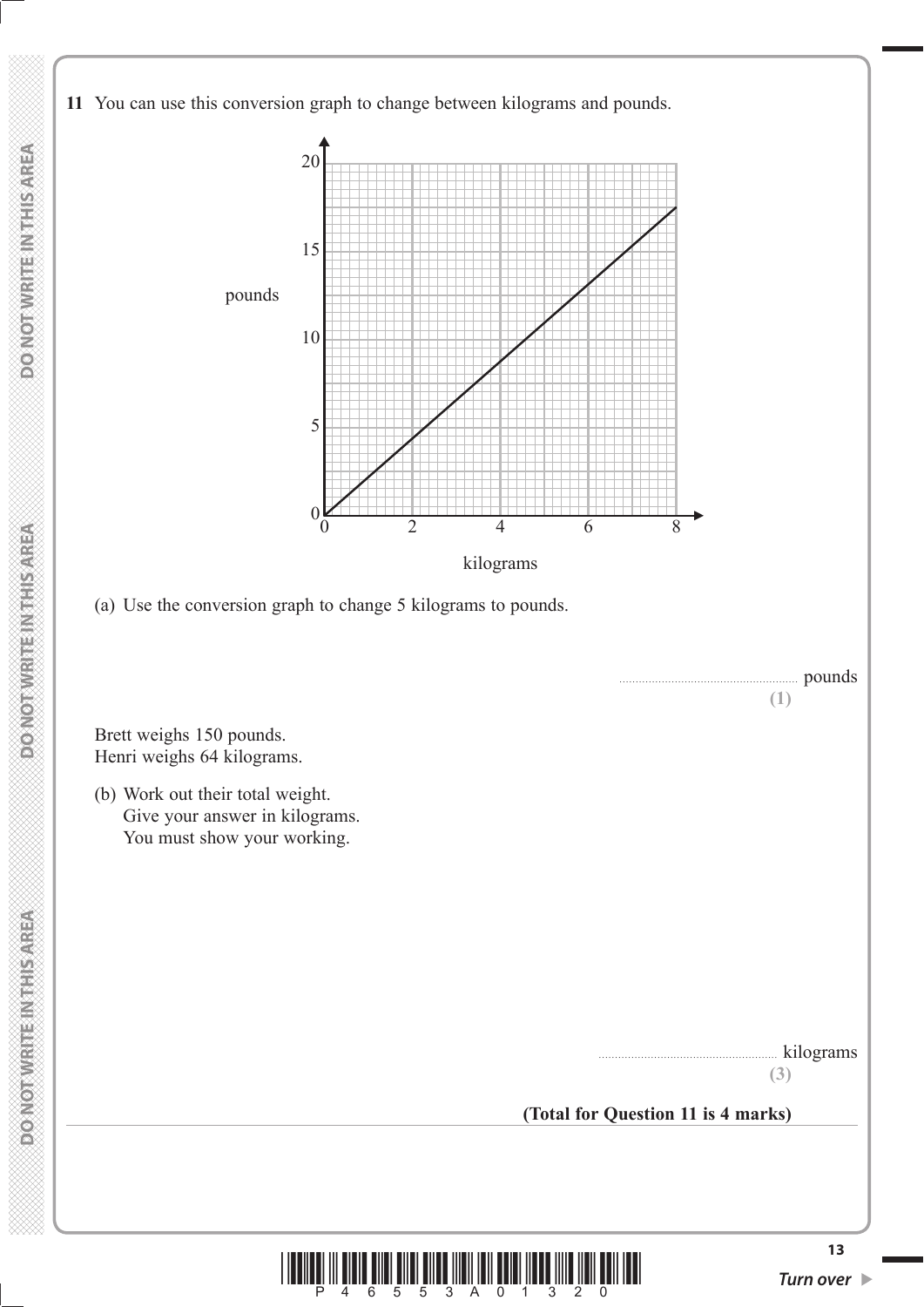**\*12** The diagram shows the floor plan of a room.



Shamus is going to put a border all around the room.

Borders are sold in rolls.

The table gives some information about three types of border.

| <b>Type</b>     | Length of roll (in metres) | Cost   |
|-----------------|----------------------------|--------|
| Plain           |                            | £20    |
| Patterned       |                            | £11    |
| <b>Textured</b> | 2.4                        | £14.50 |

Shamus is going to use only one type of border.

He has a budget of £150

Which of these types of border can Shamus afford to buy?

Diagram **NOT** accurately drawn

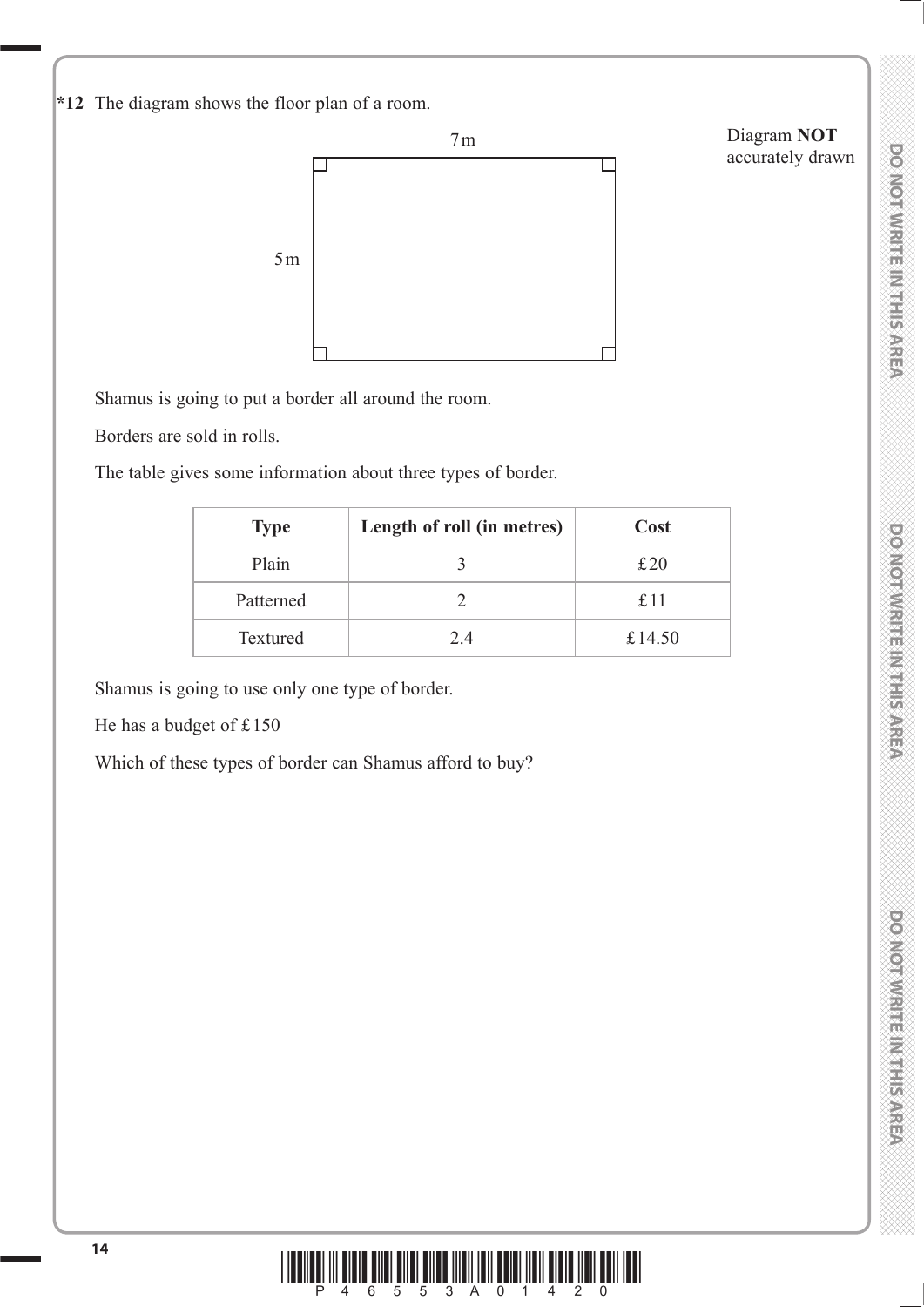

**(Total for Question 12 is 5 marks)**

**DONOT WRITEIN THIS AREA** 

**DOMOTHISTER NTHIS AREA**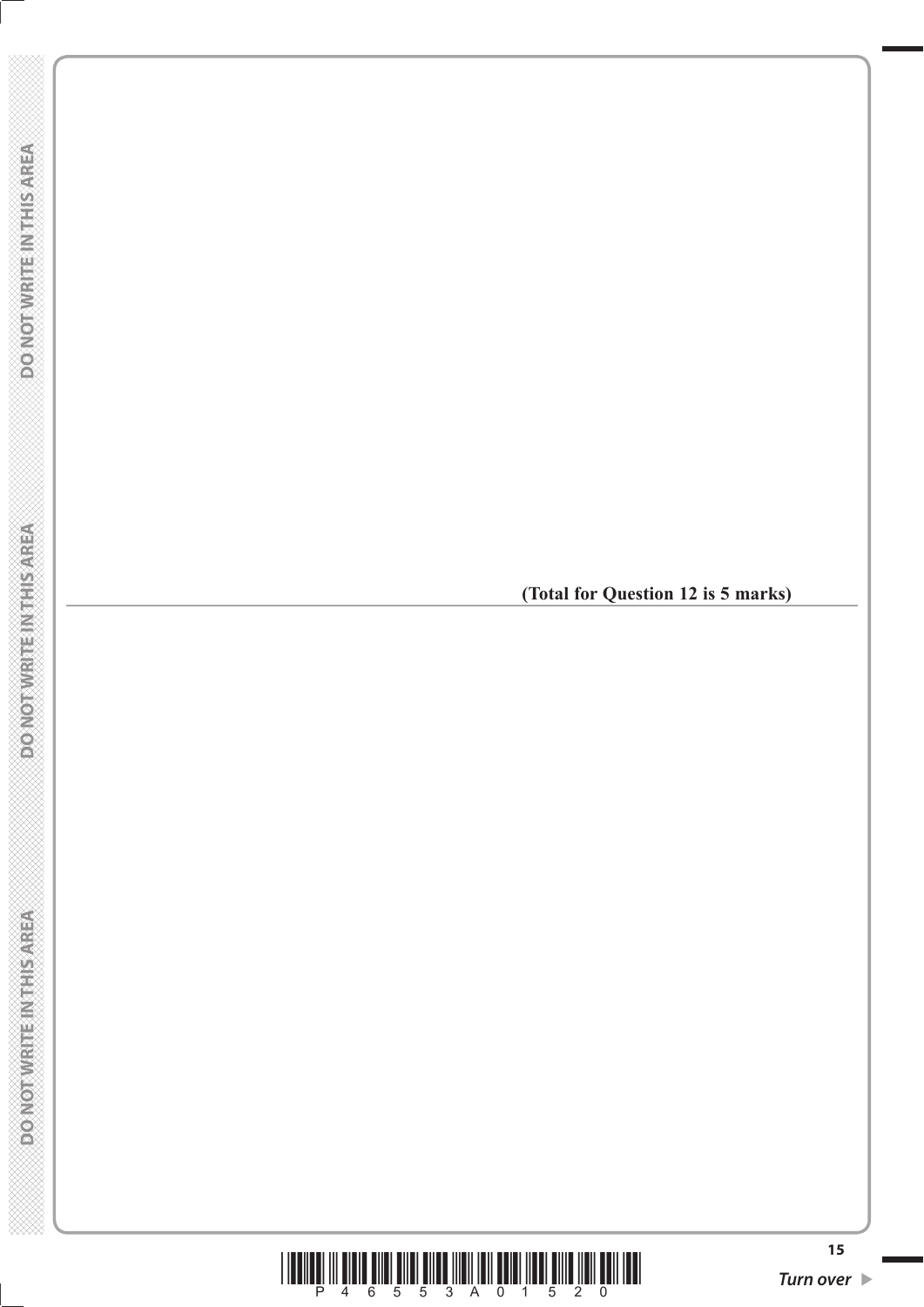| 13 (a) Write 7300 correct to one significant figure. |                                           |
|------------------------------------------------------|-------------------------------------------|
| (b) Write 5.69 correct to one significant figure.    | (1)                                       |
|                                                      | (1)<br>(Total for Question 13 is 2 marks) |
| 14 (a) Simplify $7a-3a$                              |                                           |
| (b) Simplify $2 \times 3m$                           | (1)                                       |
| (c) Simplify $x^2 + x^2 + x^2$                       | (1)                                       |
| (d) Simplify $3cd + 4cd$                             | (1)                                       |
|                                                      | (1)<br>(Total for Question 14 is 4 marks) |

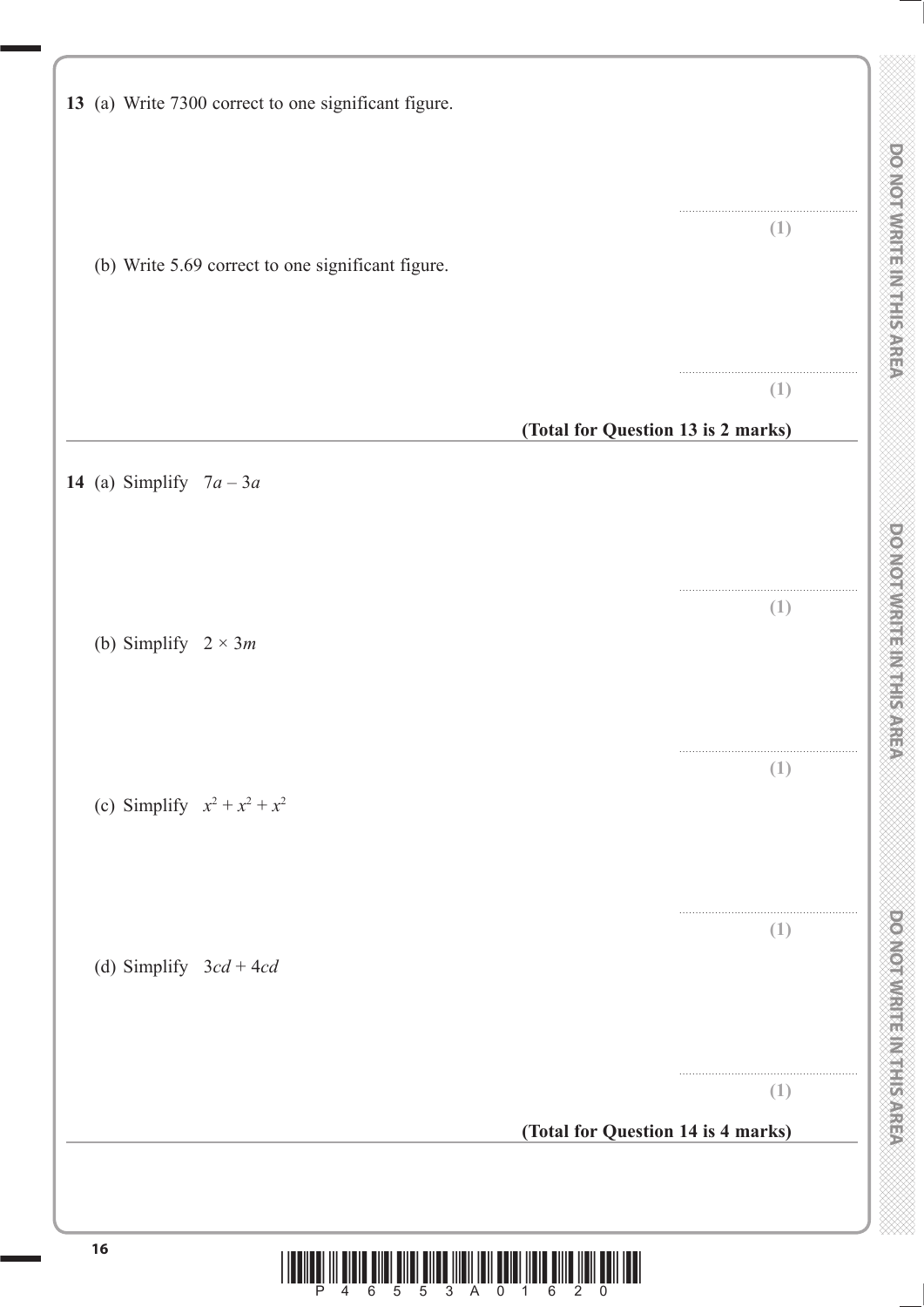

Chao transports microwave ovens from China to the UK.

 He puts each microwave oven in a box. Each box is a cube of side 50cm.

 He then puts each box in a container. Each container is a cuboid of size 5m by 2.5m by 2m.

 Chao has 500 boxes. He has 3 containers.

Will the 500 boxes fit into these 3 containers?

**(Total for Question 15 is 4 marks)**

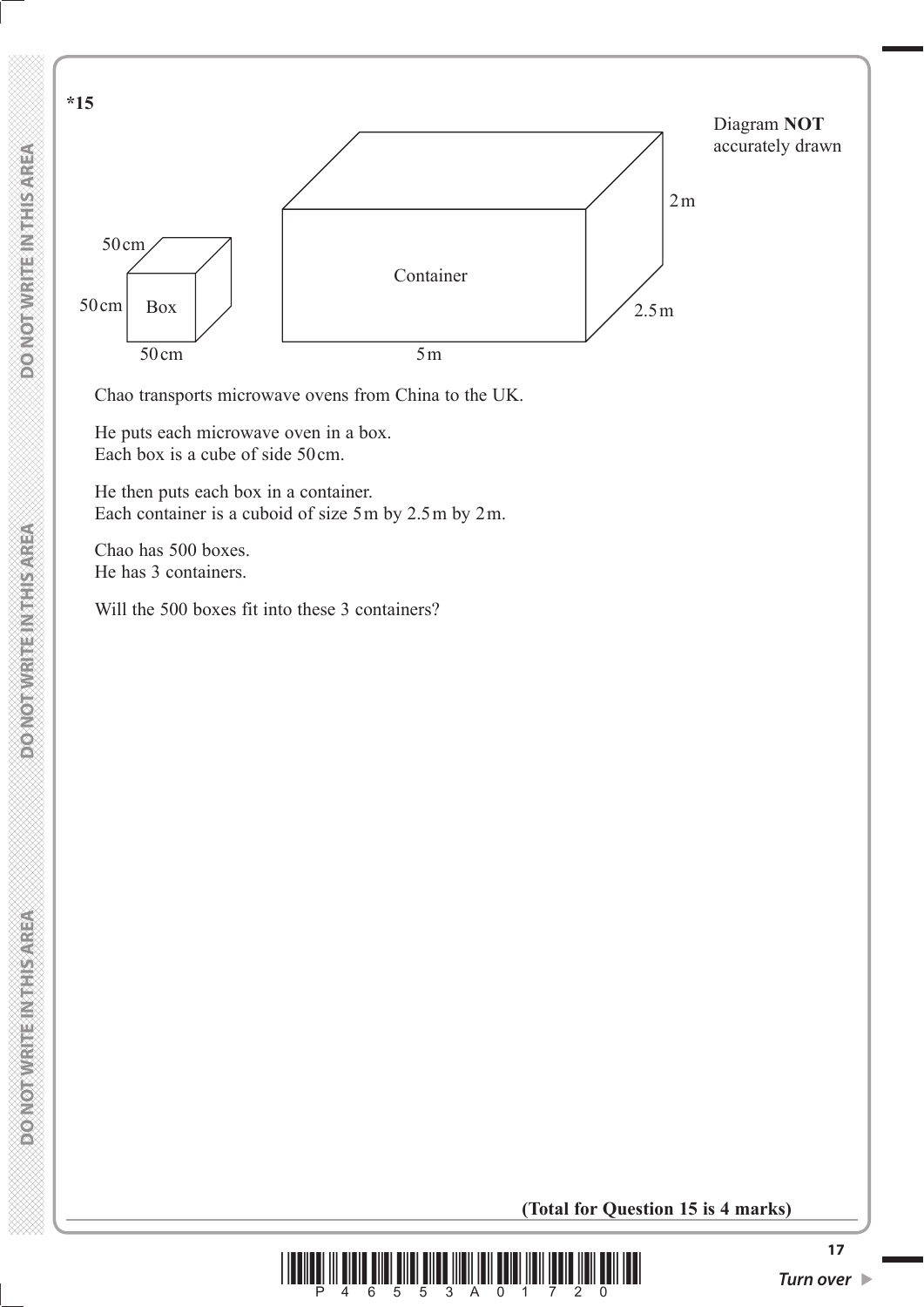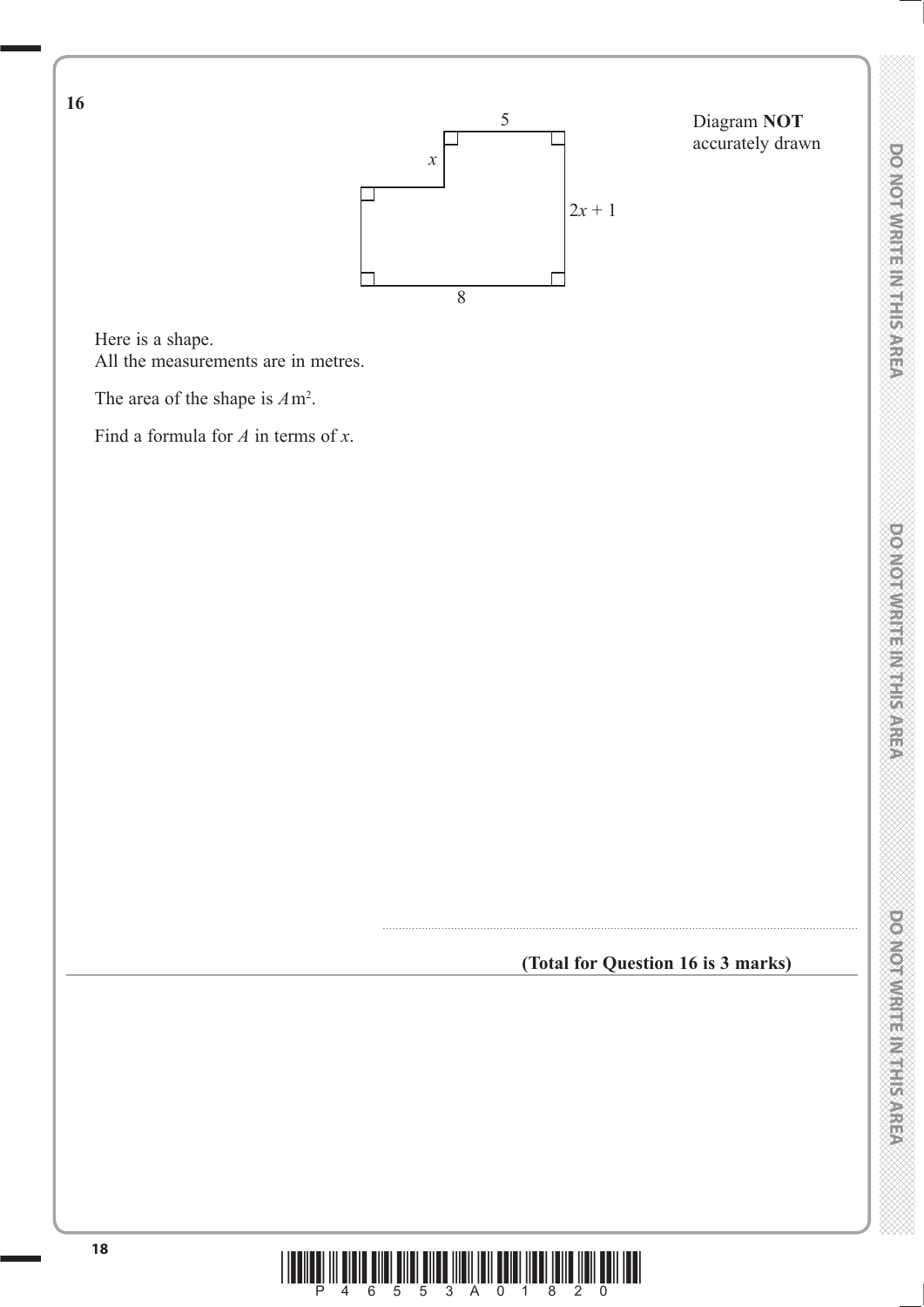**17** Shelley sells books.

 On Saturday she is going to give a free book mark and a free dust cover with each book she sells.

All the books are the same size.

Shelley needs to buy the book marks and the dust covers.

 Book marks come in boxes. Each box contains 24 book marks.

 Dust covers come in packs. Each pack contains 36 dust covers.

Shelley wants to have enough book marks and dust covers for 250 books.

She buys exactly the same number of book marks and dust covers.

 Work out the number of boxes of book marks and the number of packs of dust covers she buys.

You must show all your working.

boxes of book marks

packs of dust covers

**(Total for Question 17 is 4 marks)**



**POINOT WRITE/NITHS/AREA**